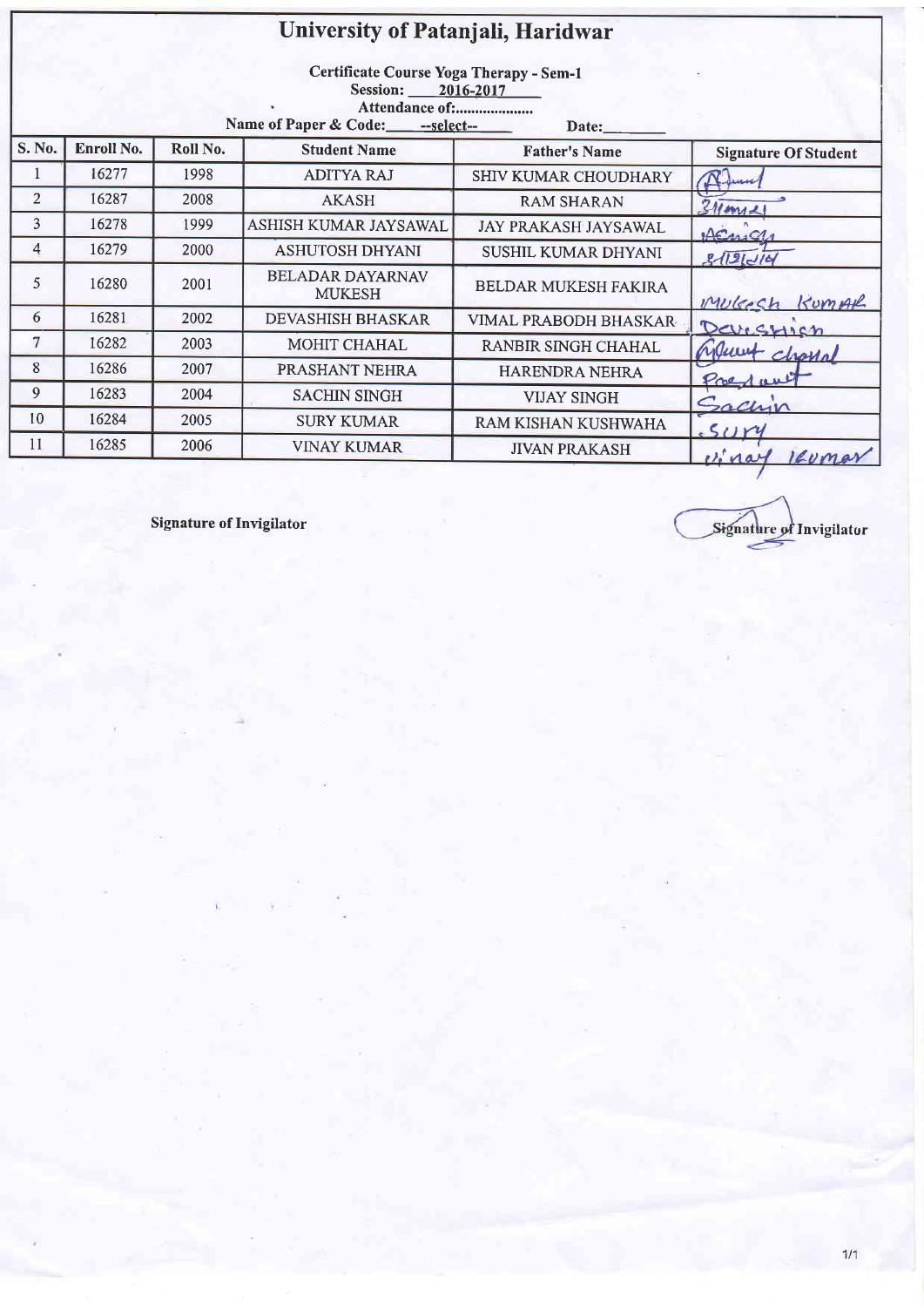## University of Patanjali, Haridwar

Certificate Course Yoga Therapy - Sem-1<br>Session: 2017-2018

Attendance of:......................

| Name of Paper & Code: |  | --select-- |
|-----------------------|--|------------|
|-----------------------|--|------------|

|                | Traine of Paper & Code: $ -$ select--<br>$\mathbf{Date:}$ |          |                          |                             |                             |  |  |
|----------------|-----------------------------------------------------------|----------|--------------------------|-----------------------------|-----------------------------|--|--|
| S. No.         | Enroll No.                                                | Roll No. | <b>Student Name</b>      | <b>Father's Name</b>        | <b>Signature Of Student</b> |  |  |
|                | 172192                                                    | 2192001  | <b>ANKUR KUMAR SAINI</b> | <b>RAJ PAL</b>              | fanklin                     |  |  |
| 2              | 172119                                                    | 2119002  | <b>ANSHU KUMARI</b>      | <b>DHARMENDRA KUMAR</b>     | Pay                         |  |  |
| 3              | 172152                                                    | 2152003  | <b>ARPIT CHOUDHARY</b>   | <b>RAMBEER SINGH</b>        | DRA-                        |  |  |
| $\overline{4}$ | 171933                                                    | 1933004  | <b>ASHUTOSH GUPTA</b>    | <b>HARIOM GUPTA</b>         | 3112144                     |  |  |
| 5              | 171924                                                    | 1924005  | <b>DURGESH PANDEY</b>    | <b>RAM KUMAR PANDEY</b>     |                             |  |  |
| 6              | 172191                                                    | 2191006  | <b>GOURAV SINGH</b>      | <b>SATYAPAL SINGH</b>       | Jonal                       |  |  |
|                | 171947                                                    | 1947007  | PRINCE KESHARWANI        | <b>BUDDHILAL KESHARWANI</b> | Frince Kshan                |  |  |
| 8              | 172046                                                    | 2046008  | <b>RAJU TYAGI</b>        | <b>KULDEEP TYAGI</b>        | Darv<br>Igon                |  |  |
| 9              | 172193                                                    | 2193009  | <b>SPARSH TOMAR</b>      | <b>VIKAS KUMAR TOMER</b>    | a Parth<br>F                |  |  |
| 10             | 172071                                                    | 2071011  | <b>UTTAM</b>             | MITHILESH KUMAR             | SON                         |  |  |
|                |                                                           |          |                          |                             |                             |  |  |

Signature of Invigilator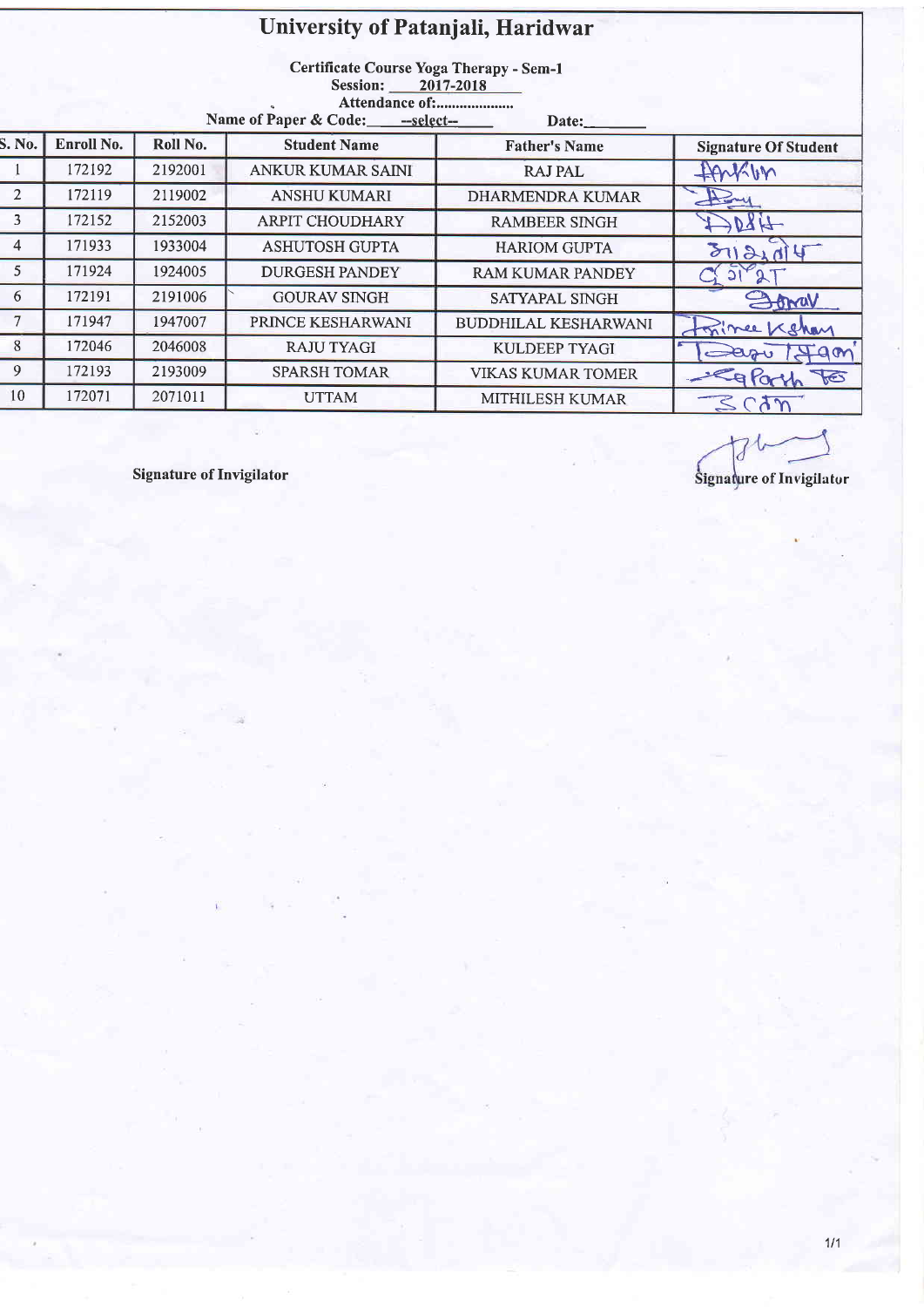|                |            |                       | University of Patanjali, Haridwar                                                                                                                    |                                           |                             |  |
|----------------|------------|-----------------------|------------------------------------------------------------------------------------------------------------------------------------------------------|-------------------------------------------|-----------------------------|--|
|                |            | Name of Paper & Code: | ONE YEAR BRIDGE COURSE (VYAKARAN) - Sem-1<br>Session: 2018-2019<br>Attendance of:<br>Sanskrit Vyakaran Part I (A) - (BC 101)<br>Date:<br>18-Dec-2018 |                                           |                             |  |
| S. No.         | Enroll No. | Roll No.              | <b>Student Name</b>                                                                                                                                  | <b>Father's Name</b>                      | <b>Signature Of Student</b> |  |
| $\mathbf{1}$   | 172391     | 2518001               | <b>ANAND</b>                                                                                                                                         | <b>BIHARI LAL</b>                         | Dren                        |  |
| 2              | 184566     | 2518002               | <b>ARCHANA KUMARI</b>                                                                                                                                | <b>ARUN MISHRA</b>                        |                             |  |
| 3              | 172390     | 2518003               | <b>DEVENDRA SINGH</b><br><b>DANGWAL</b>                                                                                                              | TEEKA SINGH DANGWAL                       | Prietrafre                  |  |
| $\overline{4}$ | 184564     | 2518004               | <b>DURGA SAHU</b>                                                                                                                                    | <b>RAMJI SAHU</b>                         |                             |  |
| 5              | 172393     | 2518005               | <b>GORAKSHANATH</b><br><b>DNYANDEO DHAWALE</b>                                                                                                       | <b>DNYANDEO RAMBHAU</b><br><b>DHAWALE</b> |                             |  |
| 6              | 172385     | 2518006               | <b>JAYPRAKASH SINGH</b>                                                                                                                              | <b>KUMAR BABAN SINGH</b>                  | 501                         |  |
| $\overline{7}$ | 184565     | 2518007               | <b>JYOTI</b>                                                                                                                                         | <b>JAMAN SINGH</b>                        | Jour                        |  |
| 8              | 184560     | 2518008               | <b>KAUSHAL KUMAR</b>                                                                                                                                 | <b>DHANRAJ</b>                            | $495$ -1-1                  |  |
| 9              | 184567     | 2518009               | <b>KHUSBOO</b>                                                                                                                                       | <b>GORELAL KAUSHIK</b>                    | 3590                        |  |
| 10             | 184562     | 2518010               | . NISHA PUDASAINI                                                                                                                                    | <b>SHIVA RAM PUDASAINI</b>                | <b>A211</b>                 |  |
| 11             | 184563     | 2518011               | <b>RUKHMANEE</b><br><b>CHANDRAVANSHI</b>                                                                                                             | SUKDEV CHANDRAVANSHI                      | 279900                      |  |
| 12             | 172392     | 2518012               | <b>SANDEEP KUMAR</b>                                                                                                                                 | <b>INDER SAIN</b>                         | Sonderp                     |  |
| 13             | 184561     | 2518013               | <b>SAROJ KUMARI</b>                                                                                                                                  | LET LALAN TIWARI                          |                             |  |
| 14             | 184559     | 2518014               | <b>SUNIL LAKHARA</b>                                                                                                                                 | <b>SITARAM</b>                            | 21014                       |  |
| 15             | 184553     | 2518015               | <b>VIDYA SAGAR</b>                                                                                                                                   | <b>VIDIT KUMAR</b>                        | 931                         |  |

Hundry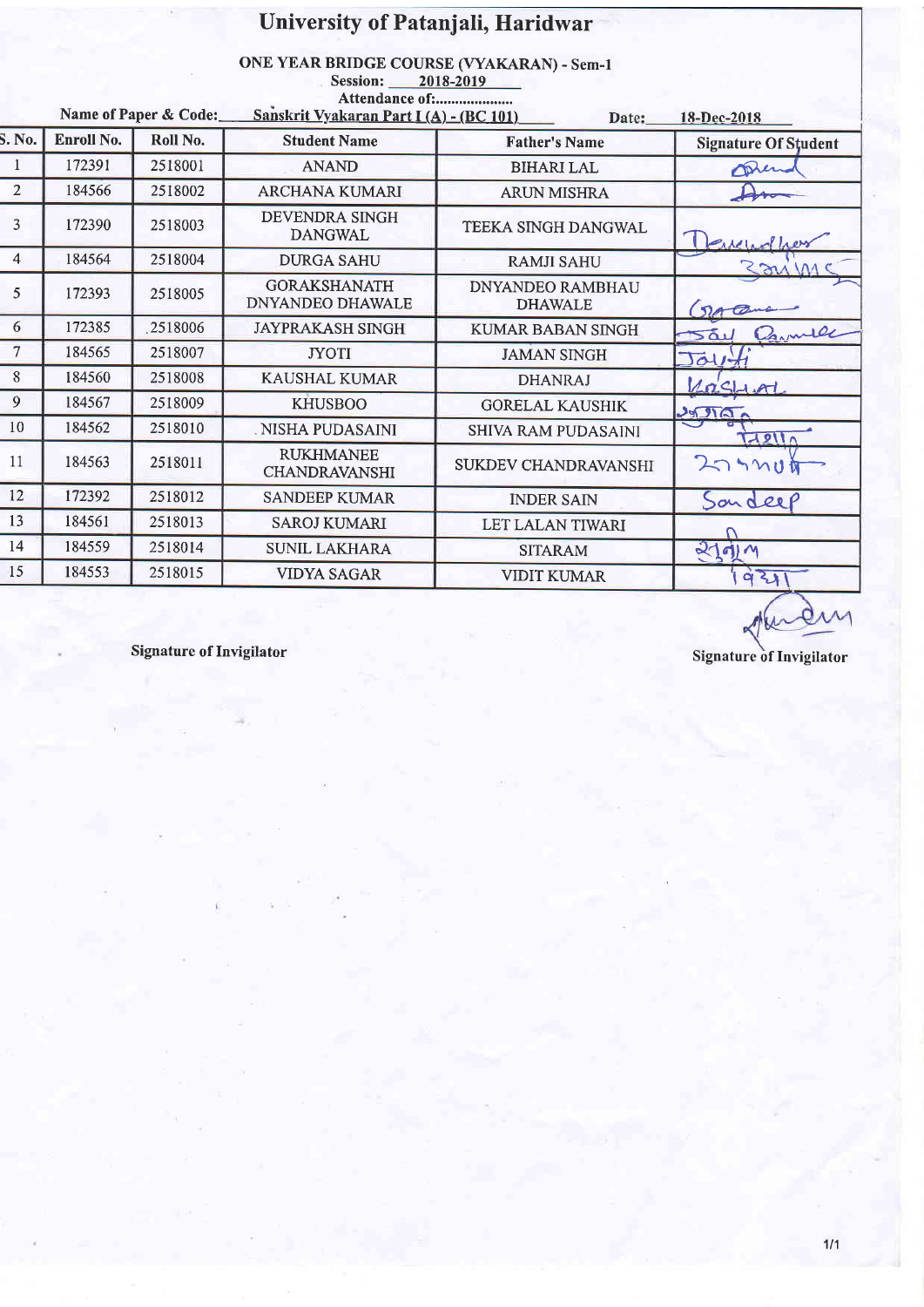|                |                   |                       | University of Patanjali, Haridwar                                                                                         |                                    |                       |
|----------------|-------------------|-----------------------|---------------------------------------------------------------------------------------------------------------------------|------------------------------------|-----------------------|
|                |                   | Name of Paper & Code: | <b>ONE YEAR BRIDGE COURSE (VYAKARAN) - Sem-1</b><br>Session:<br>Attendance of:<br>Sanskrit Vyakaran Part I (A) - (BC 101) | 2019-2020<br>Date:                 | $13-Dec-2019$         |
| S. No.         | <b>Enroll No.</b> | Roll No.              | <b>Student Name</b>                                                                                                       | <b>Father's Name</b>               | Signature, Of Student |
| 1              | 196528            | 2519001               | <b>ABHISHEK GAUTAM</b>                                                                                                    | <b>RAM DUTT GAUTAM</b>             | combro                |
| 2              | 196527            | 2519002               | <b>AJAY KUMAR</b>                                                                                                         | <b>MOHAN SINGH</b>                 | Tal                   |
| 3              | 172146            | 6607114               | <b>ARTI KUSHWAH</b>                                                                                                       | <b>MANINDRA SINGH</b>              |                       |
| $\overline{4}$ | 196540            | 2519003               | CHINMAYA MAHARANA                                                                                                         | KAILASH CHANDRA<br><b>MAHARANA</b> | 4 mind                |
| 5              | 184564            | 6608115               | <b>DURGA SAHU</b>                                                                                                         | <b>RAMJI SAHU</b>                  | DANGO                 |
| 6              | 184565            | 6609116               | <b>JYOTI</b>                                                                                                              | <b>JAMAN SINGH</b>                 | tota                  |
| $\tau$         | 196560            | 6610117               | <b>KHUSHBOO</b>                                                                                                           | <b>GORE LAL KAUSHIK</b>            | Khushpero             |
| 8              | 196538            | 2519004               | PANKAJ PRAKASHRAO<br><b>CHIPADE</b>                                                                                       | PRAKASH UTTAMRAO<br><b>CHIPADE</b> | Paula                 |
| 9              | 196526            | 2519005               | PATIL SHUBHAM SHIRISH                                                                                                     | <b>SHIRISH PATIL</b>               |                       |
| 10             | 196542            | 2519006               | PRAVEEN GUPTA                                                                                                             | <b>BUDESH PRASAD</b>               | wir                   |
| 11             | 196537            | 2519007               | <b>RAM VEER VERMA</b>                                                                                                     | <b>BHURE LAL VERMA</b>             | 211991                |
| 12             | 184563            | 6611118               | <b>RUKHMANEE</b><br><b>CHANDRAVANSHI</b>                                                                                  | SUKDEV CHANDRAVANSHI               | Lumilie               |
| 13             | 196536            | 2519008               | <b>SAIKAT MONDAL</b>                                                                                                      | VIPUL KUMKAR MONDAL                | (hopes                |
| 14             | 184561            | 6612119               | <b>SAROJ KUMARI</b>                                                                                                       | LET LALAN TIWARI                   | 421499121             |
| 15             | 196520            | 2519009               | <b>SATISH KUMAR</b>                                                                                                       | <b>RAMBIR SINGH</b>                | Sansh                 |
| 16             | 196541            | 2519010               | <b>SHASHI RANJAN KUMAR</b>                                                                                                | <b>KARYANAND PRASAD</b>            |                       |

Signature of Invigilator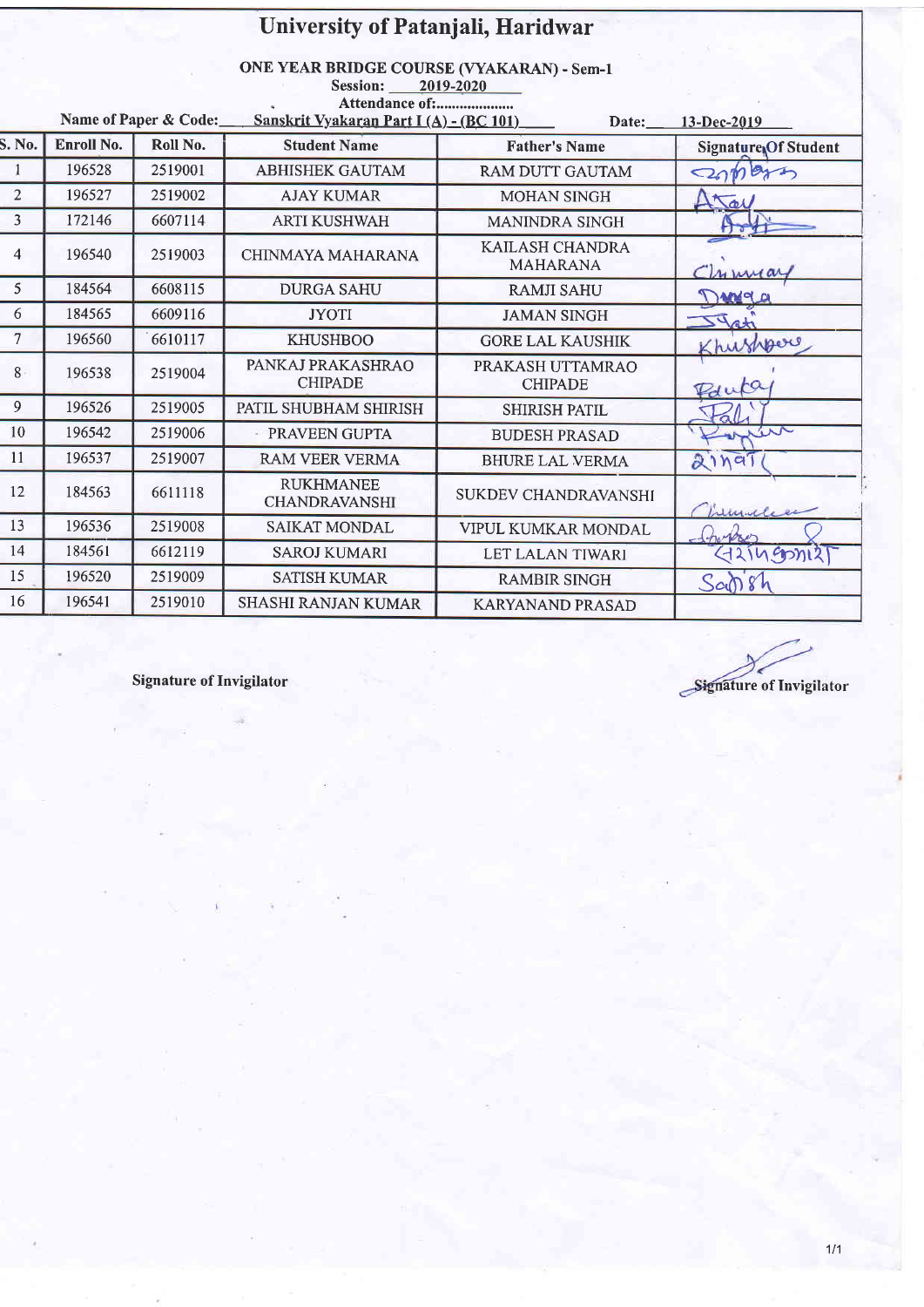|                 | University of Patanjali, Haridwar<br>PG Diploma in Hindustani Music (Evening Class) - Sem-1<br>Session: 2018-2019<br>Attendance of:<br>Name of Paper & Code: - -- select--<br>Date: |          |                                           |                                     |                             |  |  |
|-----------------|-------------------------------------------------------------------------------------------------------------------------------------------------------------------------------------|----------|-------------------------------------------|-------------------------------------|-----------------------------|--|--|
| S. No.          | Enroll No.                                                                                                                                                                          | Roll No. | <b>Student Name</b>                       | <b>Father's Name</b>                | <b>Signature Of Student</b> |  |  |
| 1               | 172209                                                                                                                                                                              | 2118001  | <b>AKASH KUMAR</b>                        | <b>MANOJ KUMAR</b>                  | 21772                       |  |  |
| $\overline{2}$  | 171867                                                                                                                                                                              | 2118002  | <b>AVICHAL VERMA</b>                      | RAKESH KUMAR VERMA                  | Avicha                      |  |  |
| 3               | 184275                                                                                                                                                                              | 2118003  | <b>BANGARE MEGHA</b><br><b>NANDKISHOR</b> | <b>NANDKISHOR BANGARE</b>           | Pantran                     |  |  |
| 4               | 171990                                                                                                                                                                              | 2118004  | <b>DHARAM PRATAP SINGH</b>                | <b>MOTI SINGH RAJPUT</b>            | Dern                        |  |  |
| 5 <sup>5</sup>  | 184125                                                                                                                                                                              | 2118005  | <b>KHYATI GUPTA</b>                       | <b>VISHAL GUPTA</b>                 | 2CM                         |  |  |
| 6               | 184258                                                                                                                                                                              | 2118006  | <b>KM KURNIKA RANA</b>                    | <b>RAKESH RANA</b>                  | amplan                      |  |  |
| $7\overline{ }$ | 184194                                                                                                                                                                              | 2118007  | KM SRISHTI PANDEY                         | RAM PRAKASH PANDEY                  | Stasty                      |  |  |
| 8               | 184284                                                                                                                                                                              | 2118008  | <b>PARUL</b>                              | <b>HARENDRA SINGH</b>               | $\alpha$ mu                 |  |  |
| 9               | 172708                                                                                                                                                                              | 2118009  | ROHINI DAYMA                              | VED PRAKASH DAYMA                   | 560                         |  |  |
| 10              | 172696                                                                                                                                                                              | 2118010  | <b>SAKSHI SHARMA</b>                      | <b>SUNIL KUMAR SHARMA</b>           | SaksnI -                    |  |  |
| 11              | 184338                                                                                                                                                                              | 2118011  | SHAKSHI GHILDIYAL                         | KAILASH CHANDRA<br><b>GHILDIYAL</b> | Samelogue                   |  |  |
| 12              | 184251                                                                                                                                                                              | 2118012  | <b>SHIVANI</b>                            | <b>VIJAY SINGH</b>                  | $2$ $rad$                   |  |  |
| 13              | 184298                                                                                                                                                                              | 2118013  | <b>SURYA PRAKASH</b>                      | <b>OM PRAKASH</b>                   | unyap.                      |  |  |
| 14              | 171777                                                                                                                                                                              | 2118014  | <b>VAIBHAV TIWARI</b>                     | <b>ANIL TIWARI</b>                  | Whe                         |  |  |
| 15              | 184363                                                                                                                                                                              | 2118015  | <b>VIJAY LAXMI</b>                        | <b>HAWA SINGH</b>                   |                             |  |  |
| 16              | 172101                                                                                                                                                                              | 4568016  | <b>VITURV TRIPATHI</b>                    | <b>BHARAT TIWARI</b>                | $M_{i}$<br>$\sigma$         |  |  |

Signature of Invigilator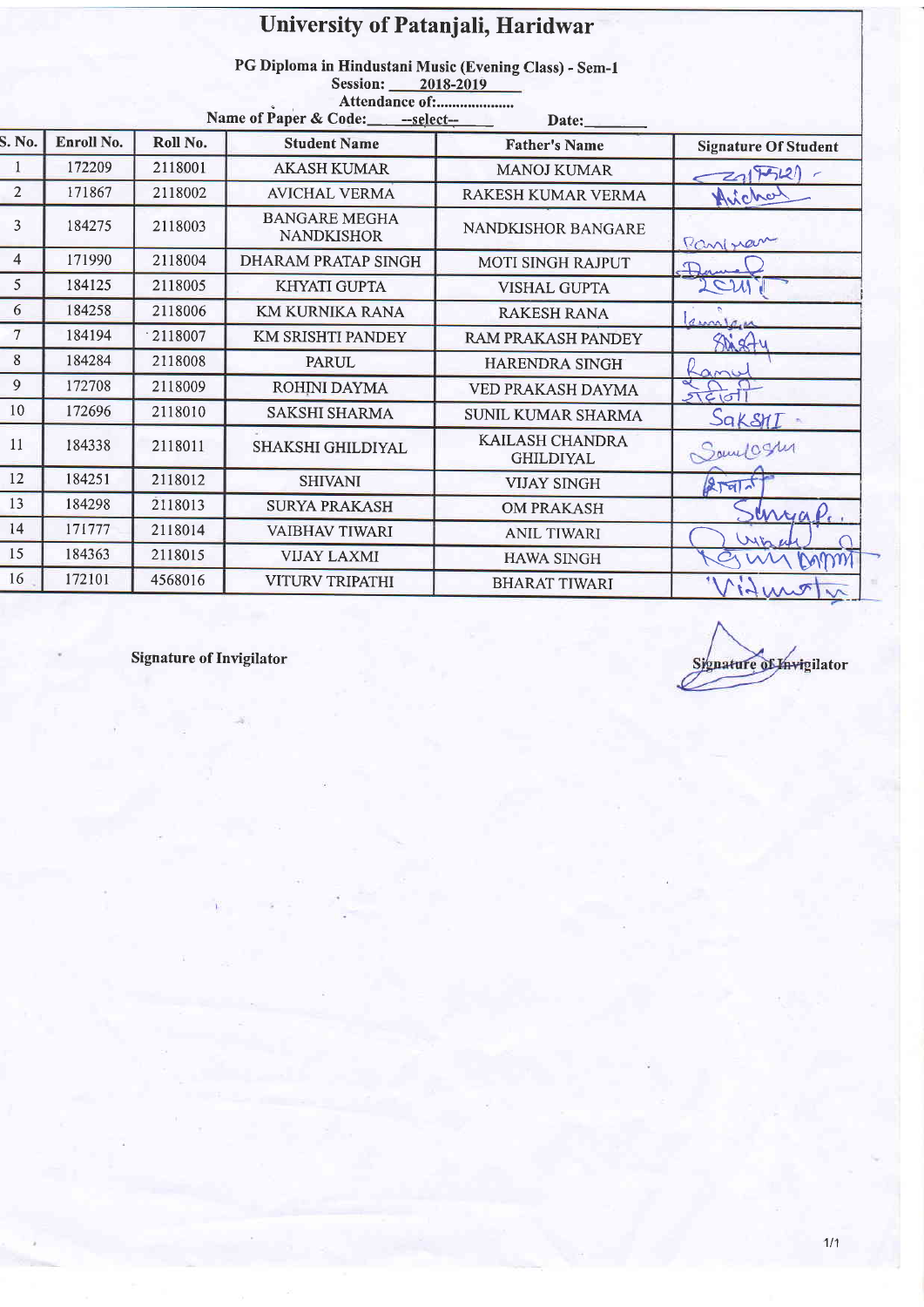|                | University of Patanjali, Haridwar                                                                                                                                               |          |                              |                               |                             |  |  |
|----------------|---------------------------------------------------------------------------------------------------------------------------------------------------------------------------------|----------|------------------------------|-------------------------------|-----------------------------|--|--|
|                | DIPLOMA IN HINDUSTANI (BHARTIYA) MUSIC - Sem-1<br>Session:<br>2019-2020<br>Attendance of:<br>Name of Paper & Code:<br>Practical of Vocal-I - (DCHM-104)<br>Date:<br>12-Dec-2019 |          |                              |                               |                             |  |  |
| S. No.         | Enroll No.                                                                                                                                                                      | Roll No. | <b>Student Name</b>          | <b>Father's Name</b>          | <b>Signature Of Student</b> |  |  |
| $\mathbf{1}$   | 196272                                                                                                                                                                          | 2119001  | <b>ADITI KATOCH</b>          | DAVINDER CHAND KATOCH         | Daningler                   |  |  |
| $\overline{2}$ | 16078                                                                                                                                                                           | 2119002  | <b>AJAY KUMAR SHARMA</b>     | <b>SUNIL KUMAR SHARMA</b>     | Quil                        |  |  |
| $\overline{3}$ | 172157                                                                                                                                                                          | 2119004  | <b>ARPAN KUSHWAHA</b>        | HARIT MANI KUSHWAHA           | LANTICOPY                   |  |  |
| $\overline{4}$ | 171772                                                                                                                                                                          | 2119005  | <b>CHETAN CHANDEL</b>        | <b>SUKHDEO</b>                |                             |  |  |
| 5              | 196358                                                                                                                                                                          | 2119006  | <b>DIKSHA SAINI</b>          | <b>MAHAVEER SAINI</b>         | againment user              |  |  |
| 6              | 196336                                                                                                                                                                          | 2119007  | <b>DRAVINA</b>               | <b>UMESH KUMAR GUPTA</b>      | 1 Imegn                     |  |  |
| $\overline{7}$ | 184136                                                                                                                                                                          | 2119008  | <b>JAGDEEP VIKRANT BHATT</b> | <b>DINESH CHANDRA BHATT</b>   | $\mathcal{L}$               |  |  |
| 8              | 196339                                                                                                                                                                          | 2119009  | <b>JAJU RAGHAV</b>           | <b>JAJU RAJESH</b>            |                             |  |  |
| 9              | 196376                                                                                                                                                                          | 2119010  | <b>KAJAL</b>                 | <b>OM PRAKASH</b>             | Warro                       |  |  |
| 10             | 172002                                                                                                                                                                          | 2119011  | <b>KASVI</b>                 | MR. ADESH KUMAR               |                             |  |  |
| 11             | 172007                                                                                                                                                                          | 2119003  | <b>KM ANUSHKA</b>            | <b>ASHOK SAINI</b>            |                             |  |  |
| 12             | 196277                                                                                                                                                                          | 2119012  | <b>KM PREETI PATHAK</b>      | <b>JAGDISH CHAND PATHAK</b>   |                             |  |  |
| 13             | 196334                                                                                                                                                                          | 2119013  | KM. KRATIKA                  | PRAVEEN KUMAR AGARWAL         | cascustic                   |  |  |
| 14             | 196207                                                                                                                                                                          | 2119014  | <b>KOMAL</b>                 | <b>SURESH</b>                 | DD<br>$\Delta$              |  |  |
| 15             | 172054                                                                                                                                                                          | 2119015  | KRISHNA KUMAR GUPTA          | SHIV SHANKAR PRASAD           | Raigna                      |  |  |
| 16             | 196293                                                                                                                                                                          | 2119016  | <b>MAHIMA TIWARI</b>         | <b>BHAGWATI PRASAD TIWARI</b> | martines                    |  |  |
| 17             | 196221                                                                                                                                                                          | 2119017  | <b>MAITREYI</b>              | SHAILENDRA KUMAR GUPTA        | maitory                     |  |  |
| 18             | 196360                                                                                                                                                                          | 2119018  | <b>MANJU RAJPUT</b>          | <b>GANGARAM</b>               | MWJ                         |  |  |
| 19             | 171991                                                                                                                                                                          | 2119019  | <b>PUSHKER</b>               | <b>JAGDISH CHANDRA</b>        |                             |  |  |
| 20             | 172038                                                                                                                                                                          | 2119020  | <b>RAJ KUMAR YADAV</b>       | <b>JAGDISH YADAV</b>          | hot<br>Leman                |  |  |
| 21             | 196241                                                                                                                                                                          | 2119021  | <b>SHIVAM JOSHI</b>          | <b>NAGENDRA JOSHI</b>         |                             |  |  |
| 22             | 172150                                                                                                                                                                          | 2119022  | <b>SHIVAM KUMAR GUPTA</b>    | PRAMOD KUMAR GUPTA            | $12\nu$                     |  |  |
| 23             | 171874                                                                                                                                                                          | 2119023  | <b>SOUMYADIP DAS</b>         | <b>SUDIP DAS</b>              |                             |  |  |
| 24             | 196243                                                                                                                                                                          | 2119024  | VARDAN CHAUDHARY             | HARDENDER CHAUDHARY           | Varidan                     |  |  |

Q Signature of Invigilator